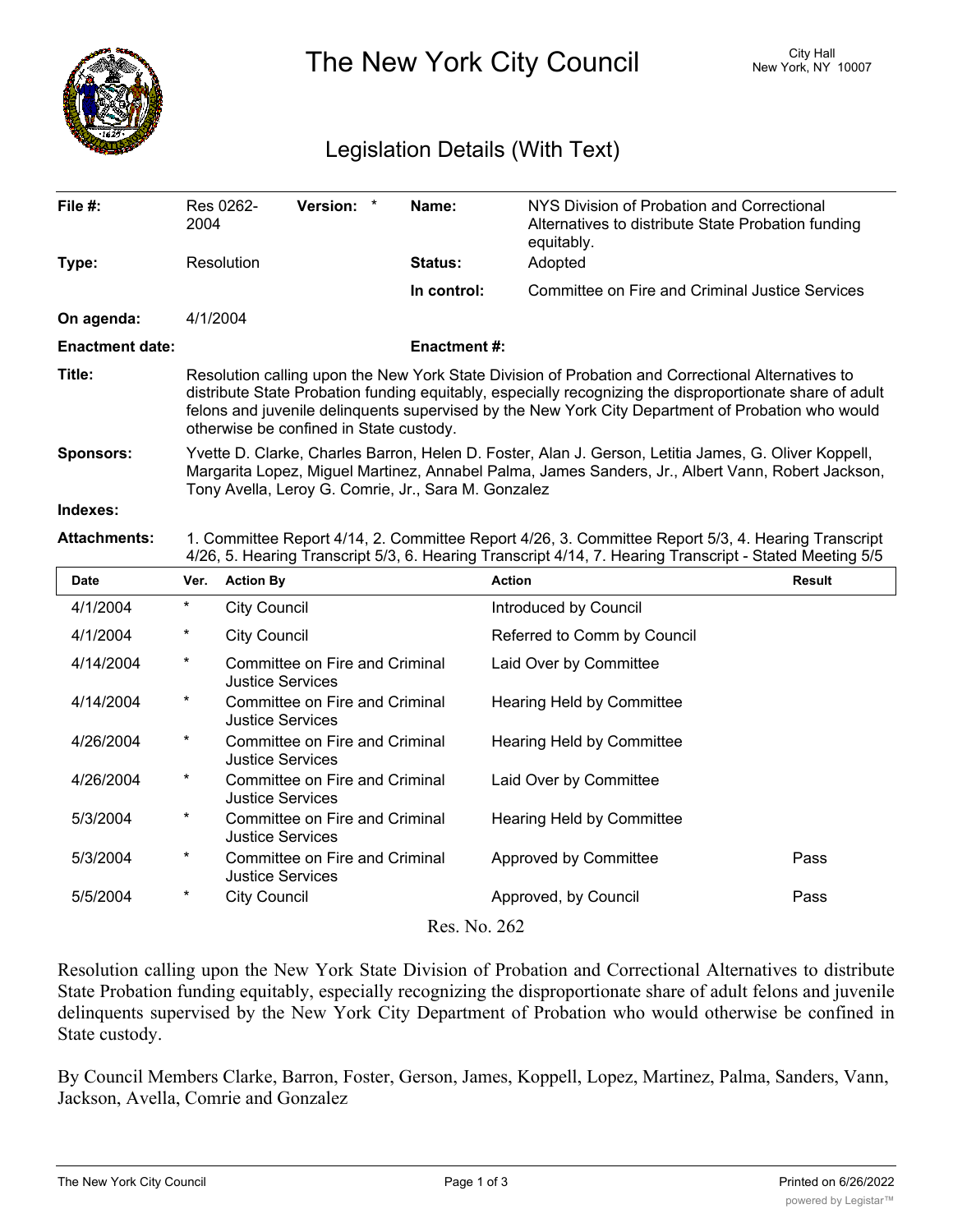## **File #:** Res 0262-2004, **Version:** \*

Whereas, The New York City Department of Probation is an essential component of the New York State criminal justice system, providing invaluable services to the courts of New York State and substantially reducing the number of convicted felons and juvenile delinquents committed to the State Department of Correctional Services (DOCS) and the Office of Children and Family Services (OCFS); and

Whereas, Forty percent of all probationers in New York State are on probation in New York City; and

Whereas, Fifty-four percent of all felons, who would otherwise be in State prison, are on probation in New York City; and

Whereas, The State would otherwise be spending approximately \$32,400 annually to house each felon; and

Whereas, If the 711 juvenile probationers supervised in the City's Juvenile Intensive Supervision Program last year were instead placed with OCFS, the cost to the State would have been \$75,000 per probationer or \$53,325,000; and

Whereas, Of all the State mandated pre-sentence reports delivered to DOCS, approximately 55% are prepared by New York City; and

Whereas, Nonetheless New York City receives only 26% of available State funding for probation, or \$18.45 million annually; and

Whereas, New York City only receives \$468 on average per probationer versus the rest of the State which receives an average of \$647 per probationer, despite the City's more difficult felony-skewed caseload; and

Whereas, Nearly 50% of New York State counties have a higher reimbursement rate per probationer than New York City; and

Whereas, The New York City Department of Probation bears a disproportionate share of the State's probation burden, affording more relief in real dollar terms to the State of New York than does any other county, yet the State chronically underfunds the Department; now therefore be it